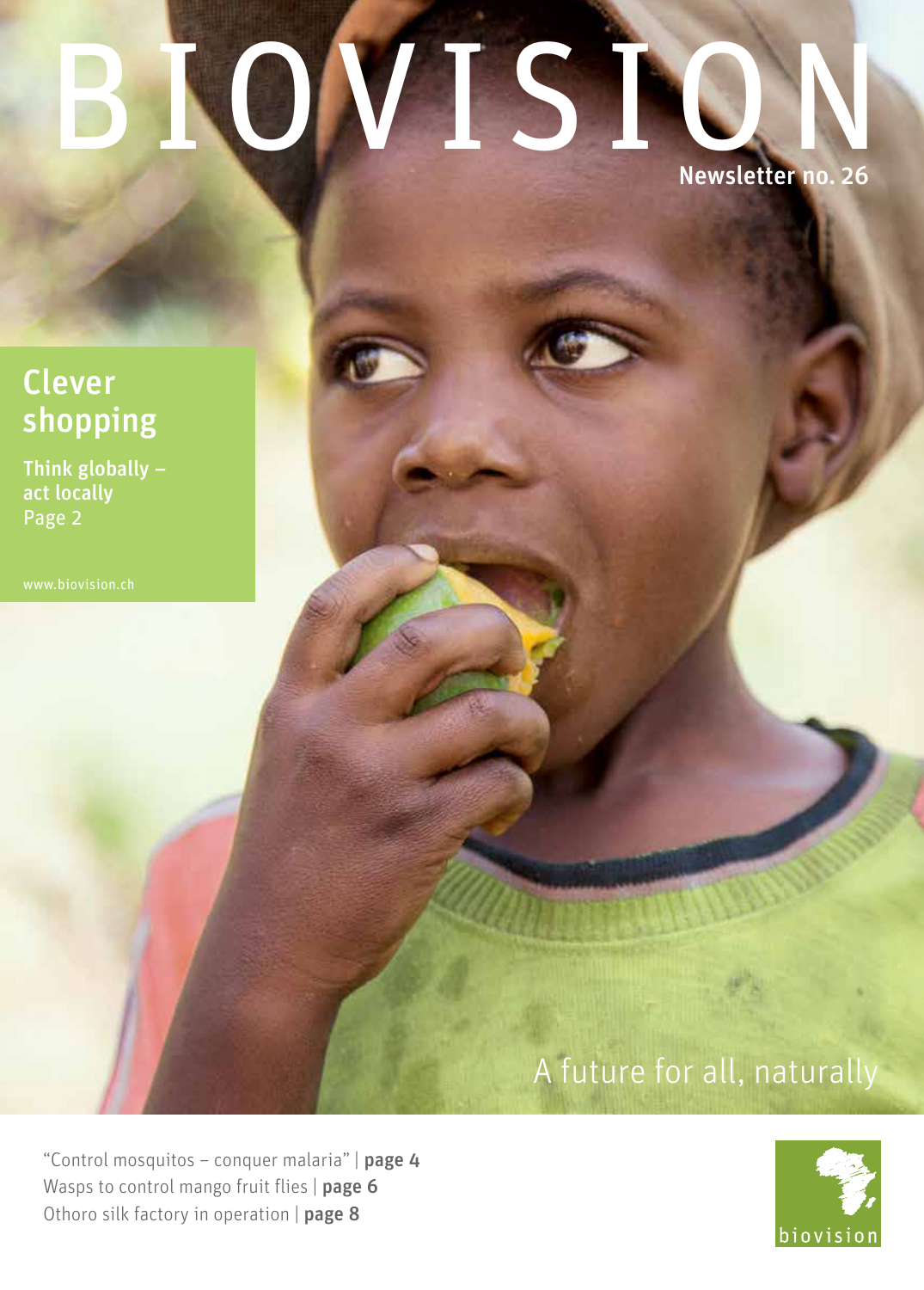By concrete examples, the "Clever – easy, intelligent shopping" exhibition experience enables visitors to find out how they can support environmentallyfriendly and socially acceptable development on our planet. Photo: Sabine Lerch /  Biovision



#### Think globally – act locally

The milk shelf in CLEVER, the interactive Biovision exhibition on sustainable and fair shopping, leaves you spoilt for choice. Why not choose Heidi milk? The label evokes Swiss mountains, lush Alpine meadows and happy cows. But at the checkout till comes disillusionment. The choice is neither animal-friendly nor ecological. By Peter Lüthi

Cover: A healthy snack for 8-year-old Samuel Ngugi from Kigio, Central Kenya. Photo: Peter Lüthi / Biovision Heidi milk does indeed originate from a Swiss mountain area. But only the highest farms, in mountain zone 4, may at best be reminiscent of Heidi's alm. And such farms only supply a small percentage of Heidi milk. The bulk of it is produced conventionally and mostly comes from high-yielding cows on intensive dairy farms. Their milk yield is continually boosted by breeding geared towards higher yields, modern reproduction technology, the use of drugs and concentrated feed supplements.

Many dairy cows are still being held tethered, without being allowed to graze and only a minimum of lairage – 90 days a year are all that is required by law. Their protein needs can only be met by concentrated feedstuffs imported from abroad. These feed supplements also contain soya. According to a study by Agrofutura in 2011\*, which was commissioned by Greenpeace, Swiss cows consume more than 80,000 tons of soya per year, 97% of which is imported. The banning of animal meal for feeding to livestock in 2001 because of mad cow disease heralded the dawn of soya beans as a feedstuff. Up-and-coming Brazil, one of the largest exporters of soya, is benefiting in particular from this situation. But its economic progress comes at a high environmental and social price.

#### Virgin forests transformed into soya plantations

In the Amazon, huge areas of tropical rainforest are being sacrificed to the cultivation of soya. The plantations are increasingly encroaching on precious primeval forest. Not only is this of deep ecological concern, but it also constitutes a social disaster. Along with the trees, the local people, very often indigenous communities, are losing their traditional living space, their livelihoods and their culture. In Brazil, the soya business is closely linked to corruption and organised crime. Not infrequently, the lives and health of local resistance group members and their families are threatened. Those who do not leave of their own accord are often driven out, and those who stay are threatened with a slave-like existence as plantation workers.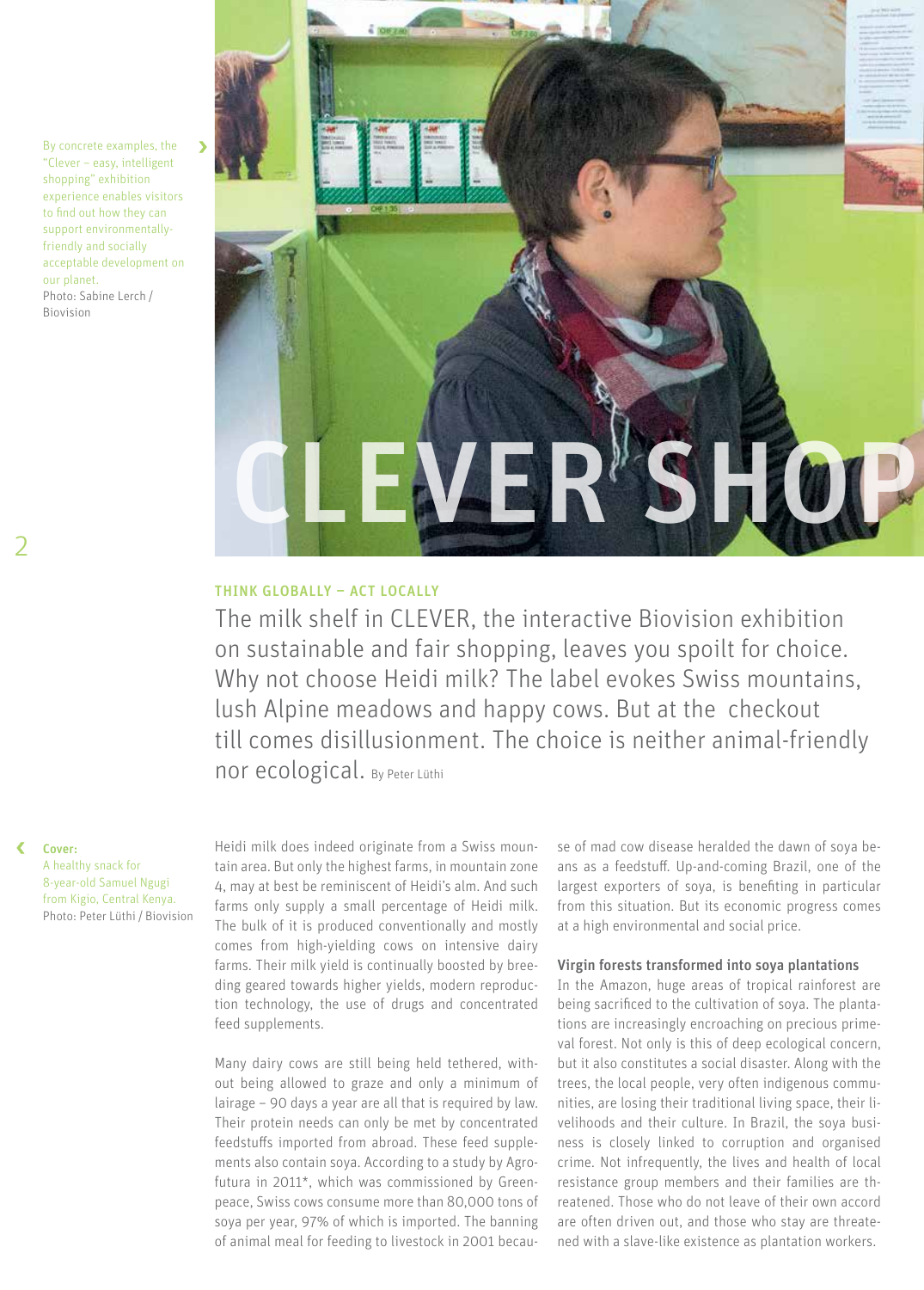

Meat consumption has an even greater impact on the demand for soya as a feedstuff than milk production. This also applies to Switzerland, where soya imports have increased ten-fold since 1990. According to a Greenpeace study, about 41% of this is fed to cattle, 29% to pigs, 26% to poultry and 4% is used elsewhere.

#### Regional organic products – a viable alternative

To those who look beyond the end of their noses when buying milk, cheese, cream or meat, regional organic products represent an environmentally-friendly choice. Although organic farmers are allowed to supplement roughage with up to 10% concentrated feed, which may also contain soya, the Biosuisse "Bud" label explicitly bans feedstuffs for which rainforest has been felled. This organic label also guarantees humane living conditions that give animals sufficient freedom to move around and exercise, both indoors and outdoors.

Biovision advises Swiss consumers to significantly reduce their traditionally high consumption of meat and increasingly turn towards vegetarian alternatives.

#### Five tips for ecological and fair shopping

Conventional meat and organic milk are only two of a hundred products that can be chosen in Biovision's sustainable supermarket. They have all been assessed according to six standard criteria (climate relevance, environmental pollution, impact on livelihood, social responsibility, biodiversity and use of resources).

## 5 GOLDEN SHOPPING RULES

In the interactive CLEVER exhibition, you can experience a hands-on shopping trip that allows you to test the impact of your product choices on nature, the environment and other people. The following five tips for fair and ecological shopping are very helpful:

- **1** Less is more! Only buy what you really need
- **2** Eat vegetarian meals regularly
- **3** Buy seasonal and regional produce
- **4** Choose products with sustainable labels, such as organic or fairtrade
- **5** Avoid products that contain palm oil

Until October 20<sup>th</sup>, you can visit CLEVER as part of the special "Cargo" exhibition in the Swiss Museum of Transport in Lucerne. From November 2013 it can be found at the Rathausplatz square in Vaduz. www.clever-konsumieren.ch



The Biovision team will be pleased to answer your queries

In our daily shopping, it is difficult to take account of the complex background of individual products. For this reason, Biovision recommends five basic shopping tips (see box). If you follow them, you will be well on the way towards sustainable and fair shopping.

\* "Sojaimporte Schweiz: Möglichkeiten und Grenzen der Reduktion/Vermeidung von Sojaimporten in die Schweiz" (Swiss soya imports: Possibilities and limits for reducing/ avoiding soya imports into Switzerland) A study by Agrifutura, commissioned by Greenpeace. www.greenpeace.ch/soja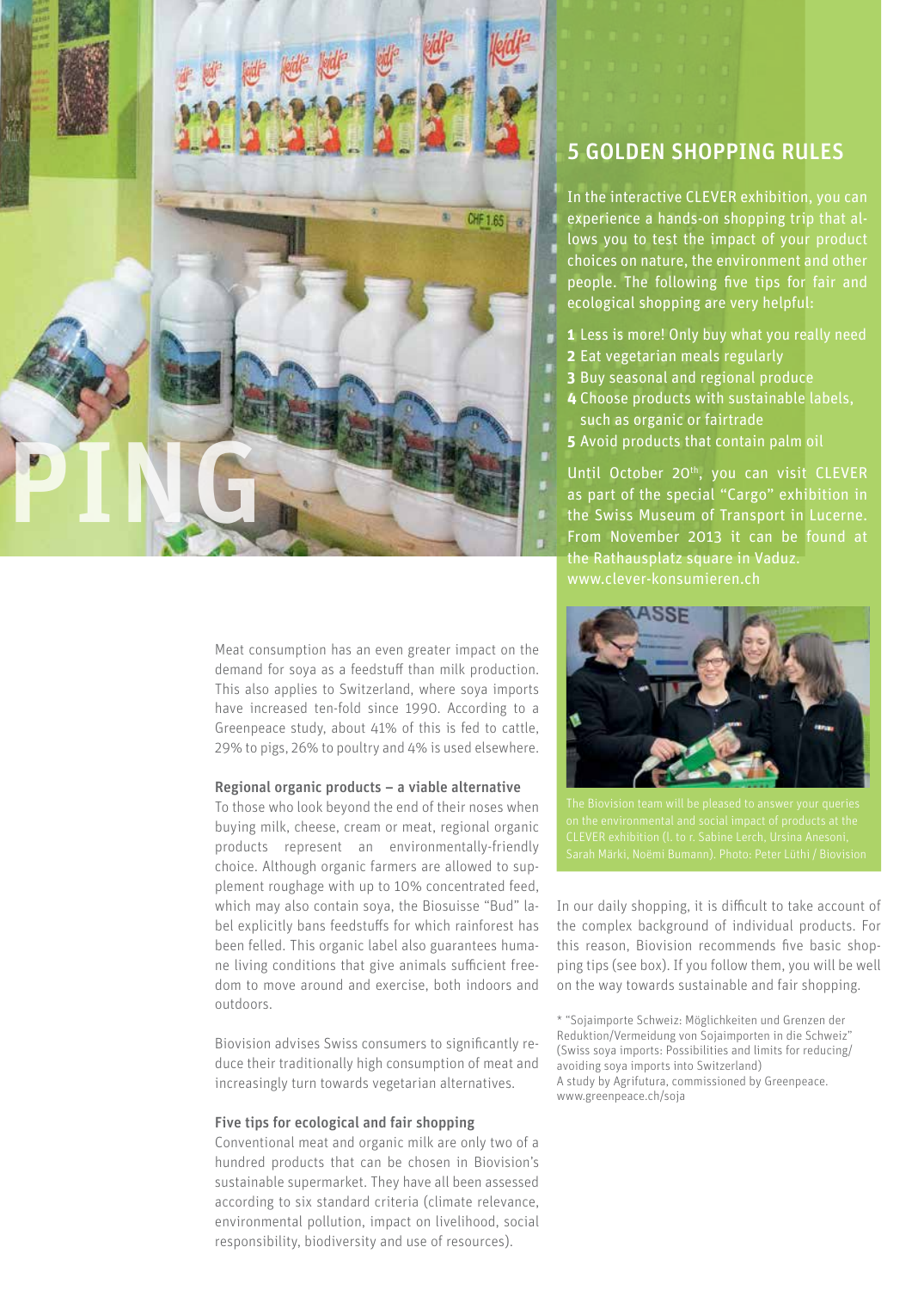



Mosquito scouts locate the breeding grounds of malaria mosquitoes and collect samples of the larvae. These are then analysed and interpreted by insect scientists. Carefully collated data and the involvement of the population concerned are crucial for the success of Biovision's Stop Malaria projects.

Photos: Peter Lüthi / Biovision

#### FEWER MOSQUITOES – LESS MALARIA "Control mosquitoes – conquer malaria"

In 1998, a study in 20 schools of Malindi revealed the worrying finding that between 50 and 60% of pupils were infected with malaria pathogens. In 2012, the study in the Kenyan coastal town was repeated. This time, the prevalence of malaria in the 20 schools amounted to between 2 and 5%. The reason for this striking decrease is a project for fighting malaria that has received significant support from Biovision since 2005. Both the health authorities of Malindi and scientists at the "Kenya Medical Research Institute" (KEMRI) in Kilifi are convinced of this. In the project area, the mosquitoes that carry the disease (vectors) have been decimated in a targeted manner, using environmentally friendly methods. "Integrated vector management" (IVM) tackles the causes of the disease, not its consequences. These methods include the detection and elimination of mosquito breeding grounds and the biological suppression of mosquito larvae by specifically trained mosquito scouts and the population concerned. Crucial to the project's success has been the large-scale distribution of mosquito bed nets by the health authorities.

#### The malaria project is having a significant impact

"Biovision was the driving force behind this project", says Professor Charles Mbogo, Project Leader and Head of the "Vector Public Health" department at KEMRI, which is implementing the project. "I am proud and convinced that IVM is the right approach in the fight against malaria", he adds decisively, emphasising that thorough field work and analysis of the relevant data, the active involvement of all those affected and well-coordinated activities by the different authorities are essential for success. This is also confirmed by Dr. Fatma Bazahy, Head of the Malindi district health authority: "IVM has united us all in eliminating vector-borne diseases".

IVM has now been expanded to become IVDM. The "D" stands for diseases, as controlling Anopheles mosquitoes in their breeding grounds also controls the carriers of other diseases. As well as Anopheles, these include mosquitoes of the Culex and Aedes species. They transmit filariasis, which can lead to elephantiasis, causing extreme swelling of the legs of those infected. IVDM also controls bilharzia, which is transmitted by snails.

In the latest project phase, Biovision has succeeded in initiating IVDM activities in four new areas, some of which are rural. Mosquito scouts there are recruited and monitored by the local health authorities. This pleases Project Leader Charles Mbogo, who has set his sights high: "In 10 years' time, I will retire", he says. "By then, I want IVDM to have become a fixed component of Kenya's national health strategy".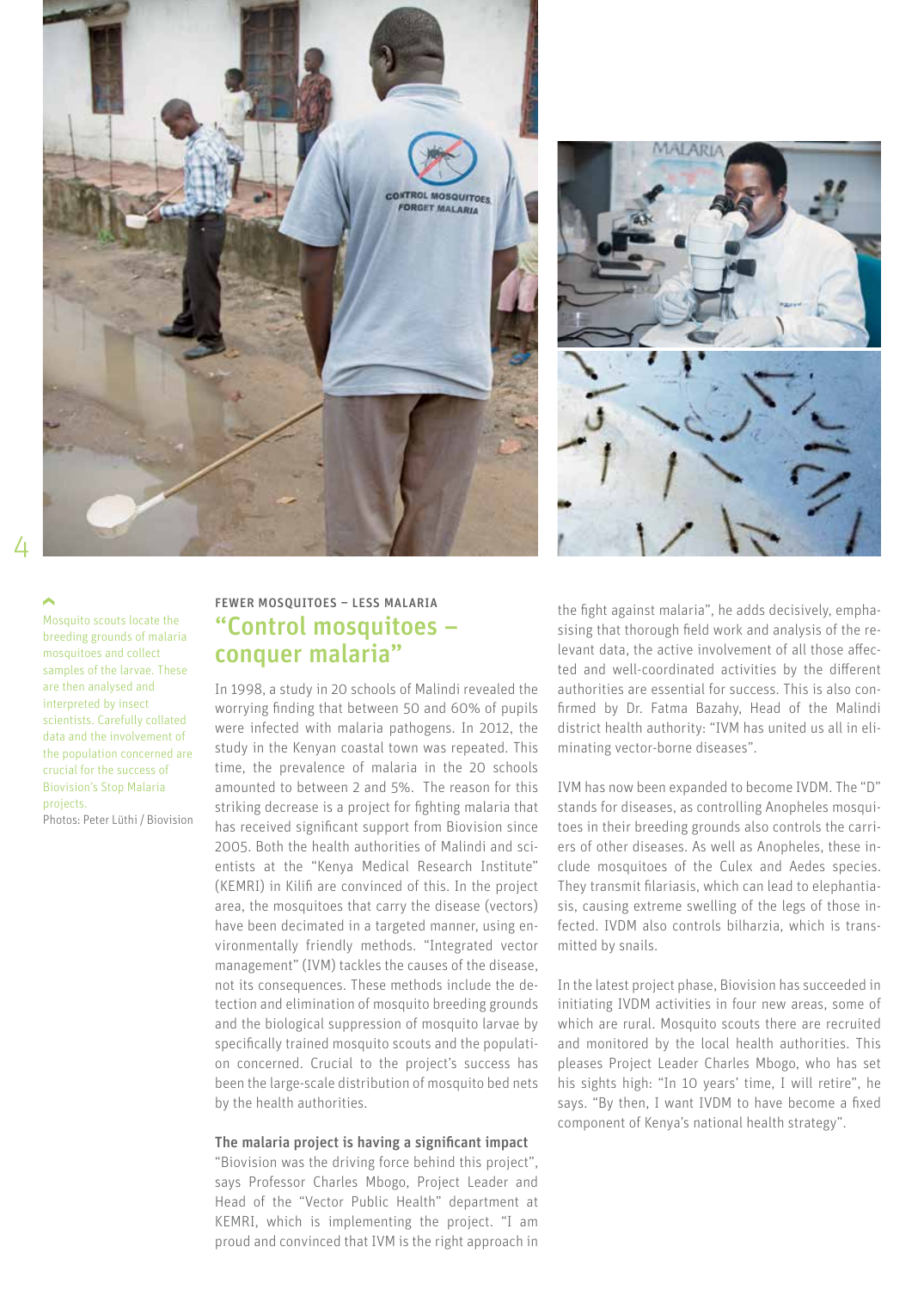

For years now, Biovision has been campaigning for a definitive ban on the infamous insecticide DDT. Charles Mbogo (left), our expert in Africa and Geneva, informs delegates from African countries on environmentally-friendly alternatives. The picture was taken at the COP4 conference in Geneva. Photos: Peter Lüthi / Biovision

## DDT COP6 IN GENEVA No ban on DDT yet

The Stockholm Convention on Persistent Organic Pollutants could not agree on a deadline for a world-wide ban on DDT. This persistent poison has been banned in industrial countries since the 1970s, but is still being used in the fight against malaria in developing countries.

At its May meeting in Geneva, the Stockholm Convention merely decided to step up research into affordable alternatives over the coming years. It agreed to draw up a roadmap for this purpose. The resolute stance of the World Health Organisation (WHO) and the last producer of DDT, India, against the setting of any deadline was the decisive factor in Geneva.

"Unfortunately, the proposal by African countries to the Convention's member states to set 2020 as the deadline for finding alternatives to DDT has still not been accepted, because of interventions by India and the WHO. This calls into question the commitment of developed countries and the WHO to really stop the use of DDT and therefore end our population's exposure to this long-lived organic pollutant", said a disappointed African delegate, who wished to remain anonymous.

Since 2006, the WHO has recommended the use of DDT indoors, although it harms people, pollutes the environment and leads to mosquitos developing a resistance to the substance, which makes the toxin use-

#### Comment Emotional roller coaster

At the beginning of the negotiations in Geneva, we were extremely pleased with the text proposed by the 54 African countries. They demanded an intensification of the development and dissemination of DDT alternatives, in order to ban the use of the persistent toxin by 2020 at the latest. The proposal was based on wording that had been drawn up at a meeting for the preparation of the  $6<sup>th</sup>$  meeting of the Stockholm Convention, organised by us. This meeting included representatives of governments, international organisations, civil society and industry. With the submission of their text, the African states for the first time collectively supported a definitive rejection of DDT. Switzerland also supported the proposal. Unfortunately, the 2020 deadline was suddenly deleted from the text in the final round of negotiations, and a total ban on DDT was shelved indefinitely.

Biovision will continue to campaign for environmentally-friendly malaria control and a total ban on DDT. Despite this blow, we are happy that our activities have decisively helped to unite the African states on the issue of the DDT ban and we hope to continue to have a positive influence on the Stockholm Convention negotiations.



Stefanie Keller works for Biovision, in Advocacy & Policy. She is responsible for the "Stop DDT" project. Photo: SRF, Swiss news bulletin (screen shot)

less. At first sight, DDT is a cheap solution for the WHO, but this is only because follow-up costs are not taken into account. Moreover, the poison is sprayed almost exclusively in the homes of poor people.

Biovision on DDT in the Swiss TV news bulletin (SRF): www.biovision.ch/ddt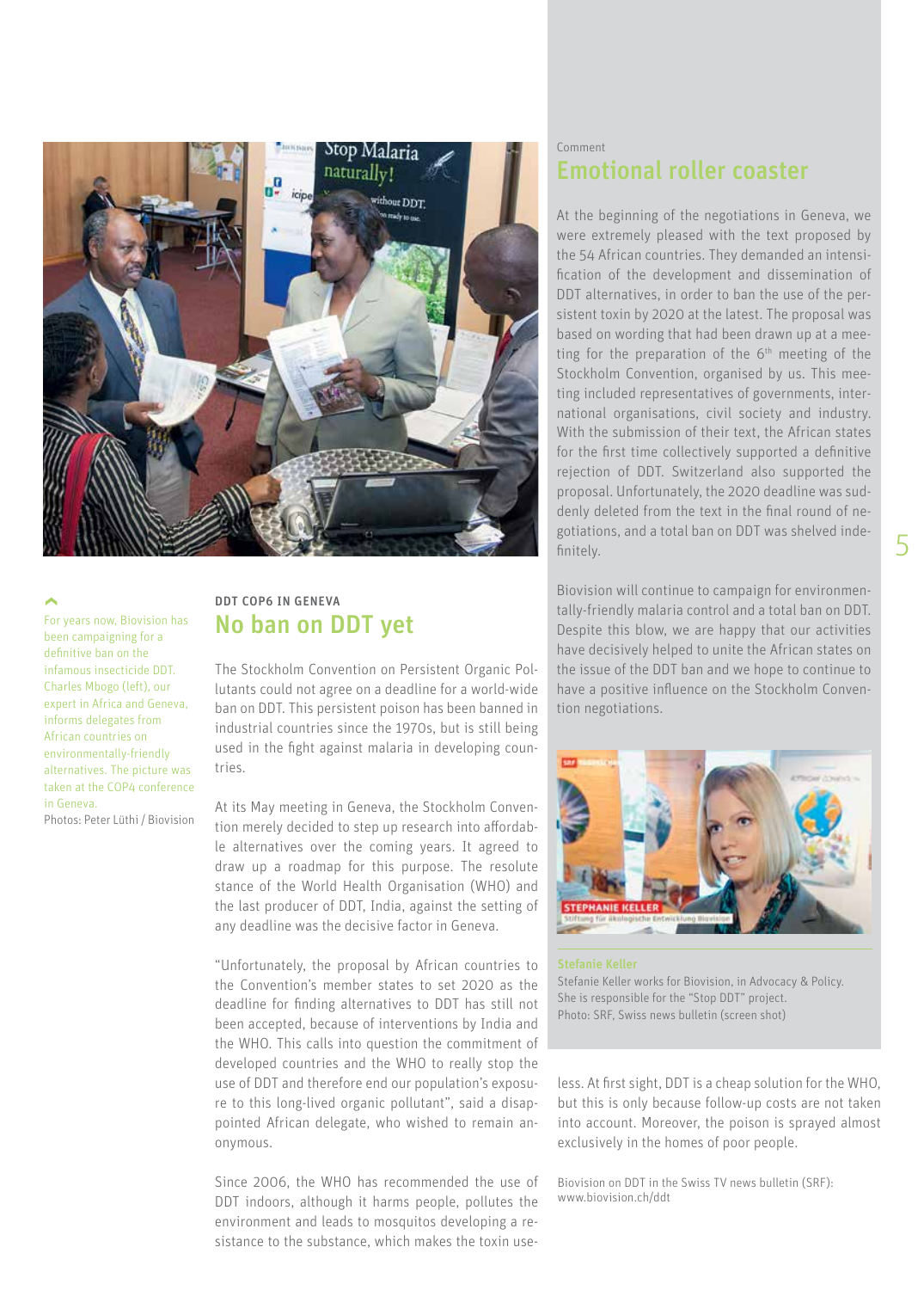



SUCCESSFULLY CONTROLLING FRUIT FLIES BY RELEASING PARASITIC WASPS



*"Bactrocera invadens"* fruit flies (above right), which were introduced from Asia in 2003, cause major damage to mangos in Kenya. They can be controlled in an environmentally-friendly way, for example by promoting their natural enemies. Photos:

Robert Copeland / *icipe* Philomena Nyagilo /  Biovision Graphic: *icipe* 2012

### INTEGRATED PEST MANAGEMENT Wasps to control mango fruit flies

They are small, beautiful, and very good at destroying mangos. They are fruit flies called Bacrocera invadens. Introduced to the African continent from Asia in 2003, they have spread rapidly because of a lack of natural enemies. The insects lay their eggs under the skin of mangos, which causes the fruit to rot. As soon as the maggots emerge, they feed on the rotten fruit flesh. In Kenya, harvest losses are as high as 80%. This is disastrous, in particular for thousands of smallscale farmers who occupy a promising market niche with the production of mangos. The fruit is sweet, supposedly healthy and increasingly popular, particularly in Europe and the USA. This makes it a soughtafter export product and gives the rural population in Kenya a good opportunity to improve their livelihoods. The fruit fly has unfortunately put an end to all this. Due to stringent quarantine regulations, mangos that are infested with fruit flies are banned by the main export countries.

#### Environmentally-friendly pest control

The *icipe\** International Insect Research Centre in Nairobi, the long-time project partner of Biovision, has now developed an innovative combination of environmentally-friendly methods to combat the problem. With Integrated Pest Management (IPM), the fruit flies can be contained and the quality of the fruit increased significantly. IPM measures include the consistent removal of infested mangos and targeted

control using scent traps, as well treating the insects with bio-pesticides. It also is important to biologically control the insects using their natural enemies. This is done with parasitic wasps, which lay their own eggs in the young mango pests. The parasitic wasps infest the eggs and larvae of the fruit flies and thus decimate their population. In the pilot project, which we are supporting, the farmers learn how to sustainably control fruit flies with the help of over 70,000 wasps that have taken up residence in their orchards.

Since July 2011, agricultural consultants have been trained under different conditions in three locations. They are currently supporting more than 1,500 mango producers in the use of IPM measures.

Fact sheet on the issue: http://www.biovision.ch/en/ projects/kenya/fruit-fly-control/

\* *icipe,* International Centre for Insect Physiology and Ecology, www.icipe.org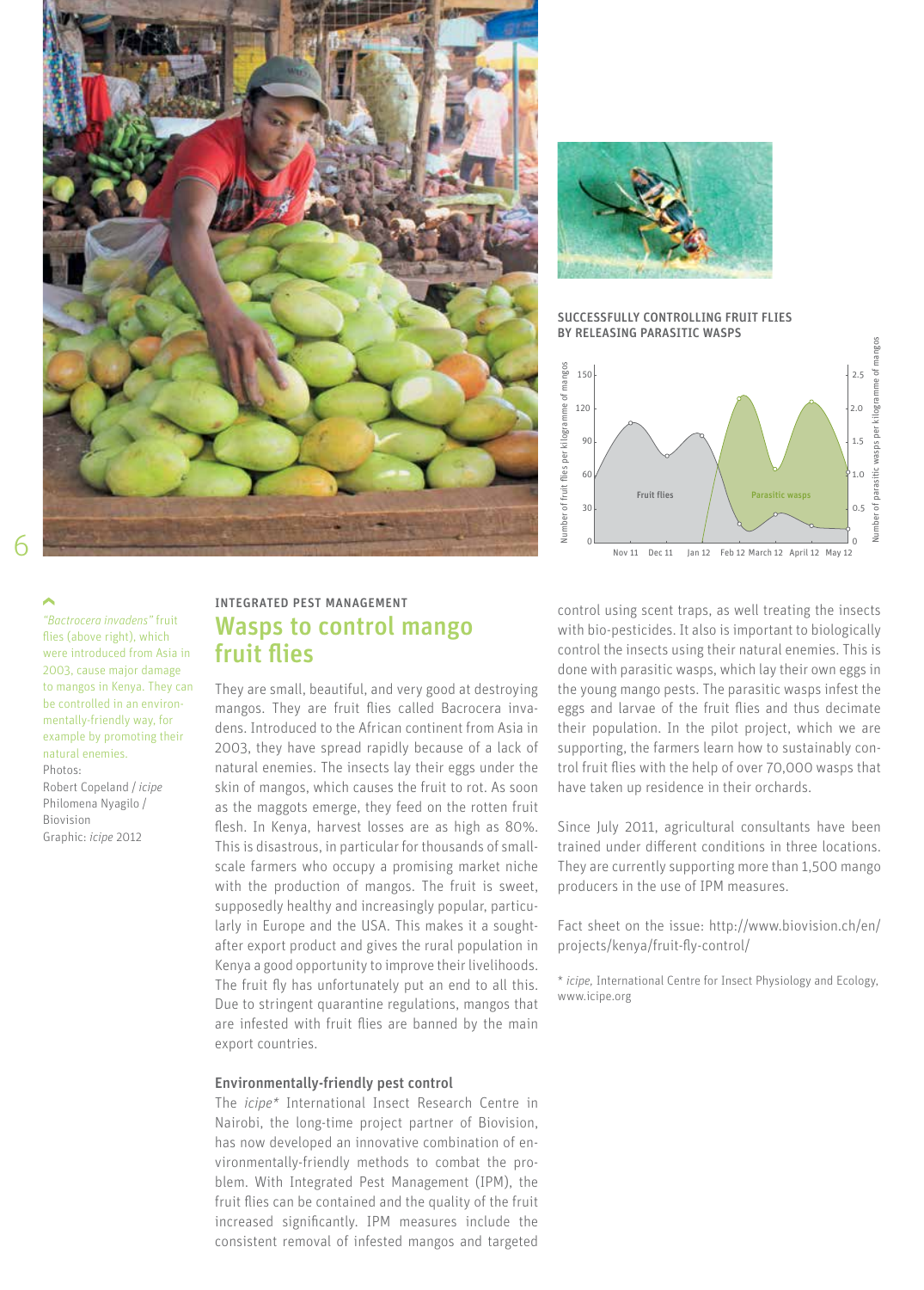

Alex Wostry and Janet Maro during a project visit to the Mandeleo farmers' group in Towelo and with his family in Morogoro (Tanzania). Photos: Peter Lüthi /  Biovision

#### THE LIFE AND TIMES OF ALEX WOSTRY My heart is here in Morogoro

"It is really encouraging for me to see how the farmers absorb, use and develop their new knowledge", says Alex Wostry, the initiator and coordinator of the training centre for sustainable agriculture, Bustani ya Tushikamane, in Morogoro, Tanzania. In 2006, the 35-year-old mechanic from Feldkirch, Austria, who subsequently worked as group leader in a workshop for mentally disabled people, decided to study "International Development" at the University of Vienna. In 2008, he spent a seven-month voluntary internship at the "Water for the Third World" association in Morogoro. Here, his life took an unexpected turn: Alex stayed on in Tanzania and currently lives at the foot of the Uluguru mountains, in a simple hut, together with his Tanzanian wife, Janet Maro, and their small daughter Anna. "My heart is here in Morogoro – this is my home", he says.

His time in Tanzania started with an extensive trip through East Africa, during which concrete examples confirmed many of his concerns as a critical thinker regarding developing projects. "But I also saw that agricultural projects can really help people", he remembers. He immediately wanted to put this insight into practice with a concrete training project for small-scale farmers in Morogoro.

#### 300 US dollars seed capital

From W3W he got moral support, a piece of land on their plot and seed capital amounting to 300 dollars. Alex bought gardening tools and construction timber, built a shed and began to cultivate the soil. But above all, he created an agricultural network, astutely and with a keen sense for the right way to act. At the Sokoine University of Agriculture, he found some extremely motivated allies who actively helped him in his work. These included Janet Maro, a particularly motivated student of agronomy...

When Biovision finally helped with start-up financing, the ambitious project could really take off. Today, Bustani ya Tushikamane is one of the most renowned training centres for sustainable agriculture in Tanzania and has already trained hundreds of small-scale farmers.

The next coup will follow in September 2013, when Alex and Janet open a major Farmer Training Centre with training rooms, accommodation for trainees and nursery gardens for practical training, on 50 hectares of land. For Alex Wostry, this is a major step in the right direction "Today, our future teeters on a knife edge", explains the Austrian. "If we want to preserve the chance of a safe and decent life for future generations, sustainable agriculture is quite simply a must for humankind."